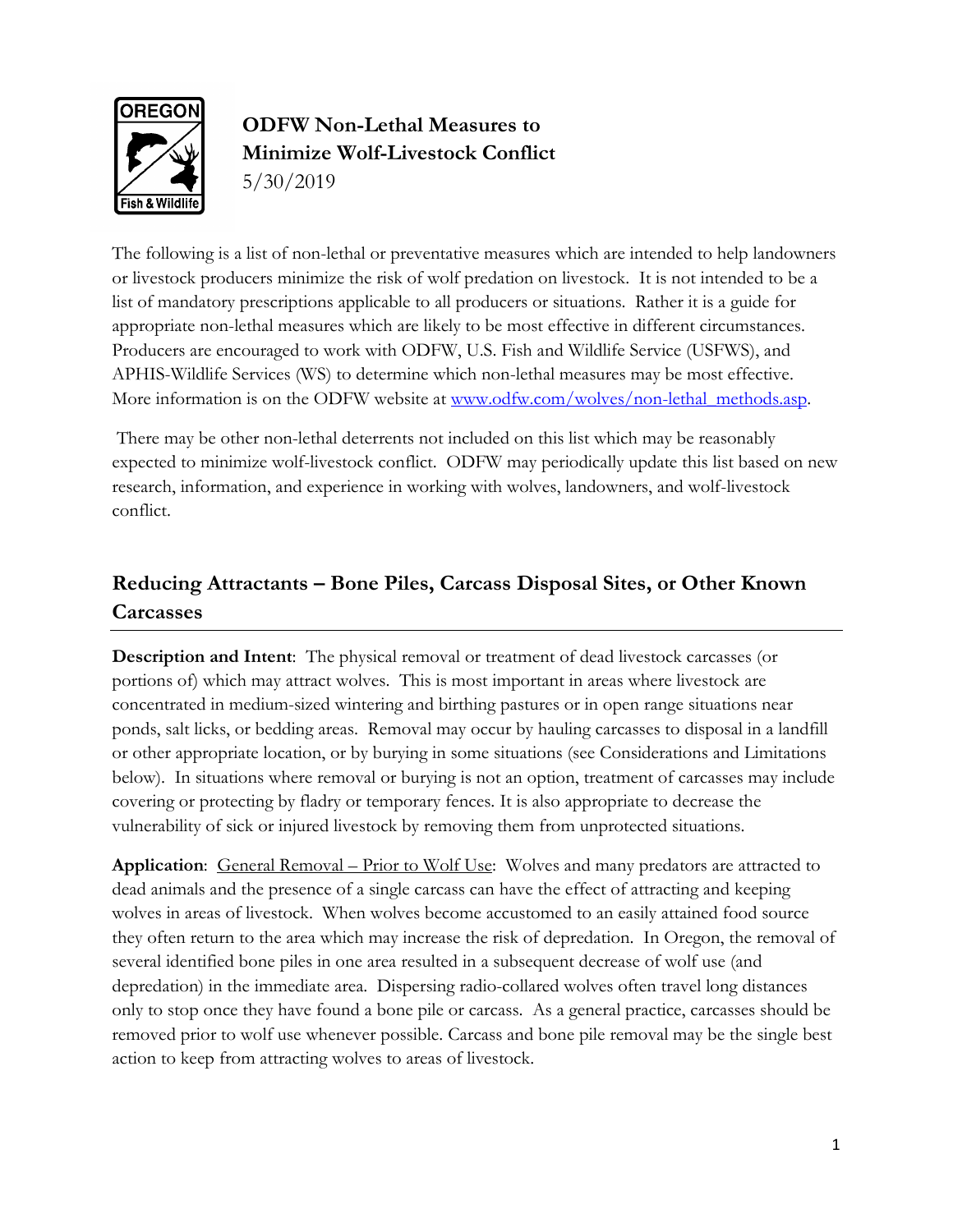Identified Circumstances Which Attract Wolf/Livestock Conflict: These are situations in which there is information that wolves are using a particular dead animal carcass or other attractant. It may also be a situation in which a carcass has been placed intentionally to attract other scavengers like coyotes.

**Documentation**: Land owners or livestock producers should document all carcass removal or treatment actions, and final disposition of carcass. All documentation should include date(s) of actions taken.

**Appropriate Season & Area**: Year-round in all areas where possible (see below).

**Considerations and Limitations**: Not all carcasses can be physically removed due to terrain or the condition of the carcass. In situations where a carcass cannot be removed, other options to discourage wolf use of these carcasses such as burying, or barrier fencing should be considered. However, some of these measures must comply with other land-use policies (e.g., U.S. Forest Service and Oregon Department of Agriculture regulation) and may not be allowed in certain situations. In addition, some landfills may not be authorized to accept dead animal carcasses.

In some situations, weather conditions (i.e., frozen, deep snow or extreme wet/muddy) may prevent the removal or burial of carcasses. When this occurs, carcasses should be removed as soon as possible, and temporary barrier fencing or fladry may be appropriate as an interim measure.

Under the Wolf Plan, carcasses of natural prey species (i.e., deer and elk) are not generally considered unnatural attractants. However, in some cases wildlife carcass disposal sites may be identified as attractants and these should also be addressed by the appropriate entity.

## **Barriers – Fladry and Fencing**

**Description and Intent**: Fencing used specifically to deter wolves from livestock, may be permanent or temporary, and may be from a variety of fencing materials, depending on each situation. In general, fencing is considered when attempting to protect livestock in a small pasture, enclosure, or when stock is gathered in a reasonably protectable area (i.e., sheep nighttime bedding area). It is generally not applied to larger or dispersed grazing operations. The type of barriers used is highly dependent on the type of livestock and conditions, but includes two general types as follows.

Fencing: May be effective, and often a good option for small numbers of livestock and/or small acreages or pens. Types of fencing vary and may include multiple-strand electric or electric mesh, woven wire mesh, panels, or other hard barriers. In some cases, existing fences may be augmented (e.g., by increasing effective height or by adding fladry) to protect against wolves at a lower cost than new permanent fencing. Fencing may also be used to create small temporary or permanent pens to protect livestock at night and may be used in conjunction with other measures such as noisemakers, guard animals, or lighting.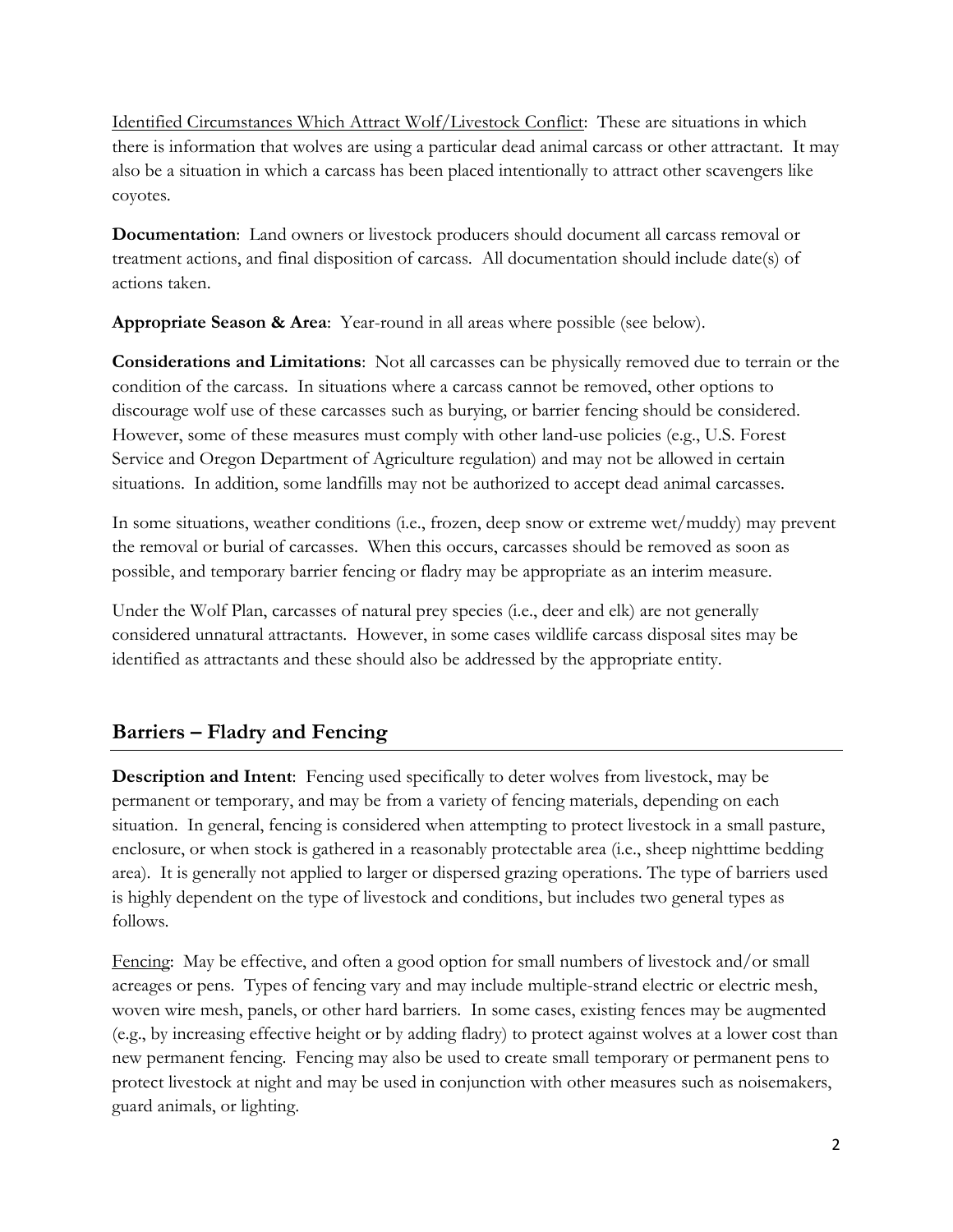Fladry and Electrified Fladry: A rope or electric wire with evenly spaced red flags that hang down. Highly portable and can be installed relatively quickly, fladry can be used for a variety of livestock operations –sheep night penning, and some calving areas. It may be applied to certain open range situations but is best used as mobile protection on a short term basis. Producers are encouraged to work with biologists to determine if fladry is appropriate. Fladry requires regular maintenance for effective use. In general, fladry is not intended for use over long periods of time in the same location because wolves may become habituated, and thereby reduce effectiveness. ODFW or other organizations may develop cooperative fladry projects to assist producers with installing and maintaining fladry protection.

**Application**: Sheep: Electrified hard fencing is recommended for all small protectable areas that have sheep. Open range night penning of sheep in portable electric net fenced areas or fladry fences in areas of wolf use is highly recommended. Even with herders present, fladry may reduce depredation risk. Defined areas of lambing when wolves are present would also be an appropriate application for fladry.

Cattle: Fencing options are generally used where cattle are confined to small pastures or pens. Some operators calve in smaller areas which could be appropriate for fladry or other fencing. Prioritization of fencing or fladry as a deterrent should consider wolf use of the area, and the ability to install and maintain it.

Livestock Working Animals: In areas of regular wolf use, fencing or other protective barriers to protect livestock working dogs should also be considered. This is especially important if dogs are left unattended in areas of wolf use during non-working periods.

**Documentation**: Producers should document the dates, areas, type, and amount of fencing used as a non-lethal measure to reduce wolf depredation.

**Appropriate Season & Area**: Sheep; all seasons for hard fences, but fladry or electrified mesh is most appropriate for temporary and movable night pens on open range in areas of wolf use. Cattle; specific cattle pens or small pastures (often during winter months) or calving areas (calving season) within areas of wolf use.

**Considerations and Limitations**: Permanent fencing, though long lasting, is usually expensive and can often only be affordably applied to small areas. Fladry installation is also expensive and fladry is often limited in availability. Fladry, when determined to be an appropriate deterrent, is generally effective on a short-term basis, requiring the use of other tools for longer term deterrence. Livestock animals which are fenced in smaller pastures or pens may require additional feeding which can increase the cost to the producer. Some livestock may not respond well to confinement which may also increase management costs. Fencing on allotments must comply with grazing permit requirements, and may not be allowable in some cases.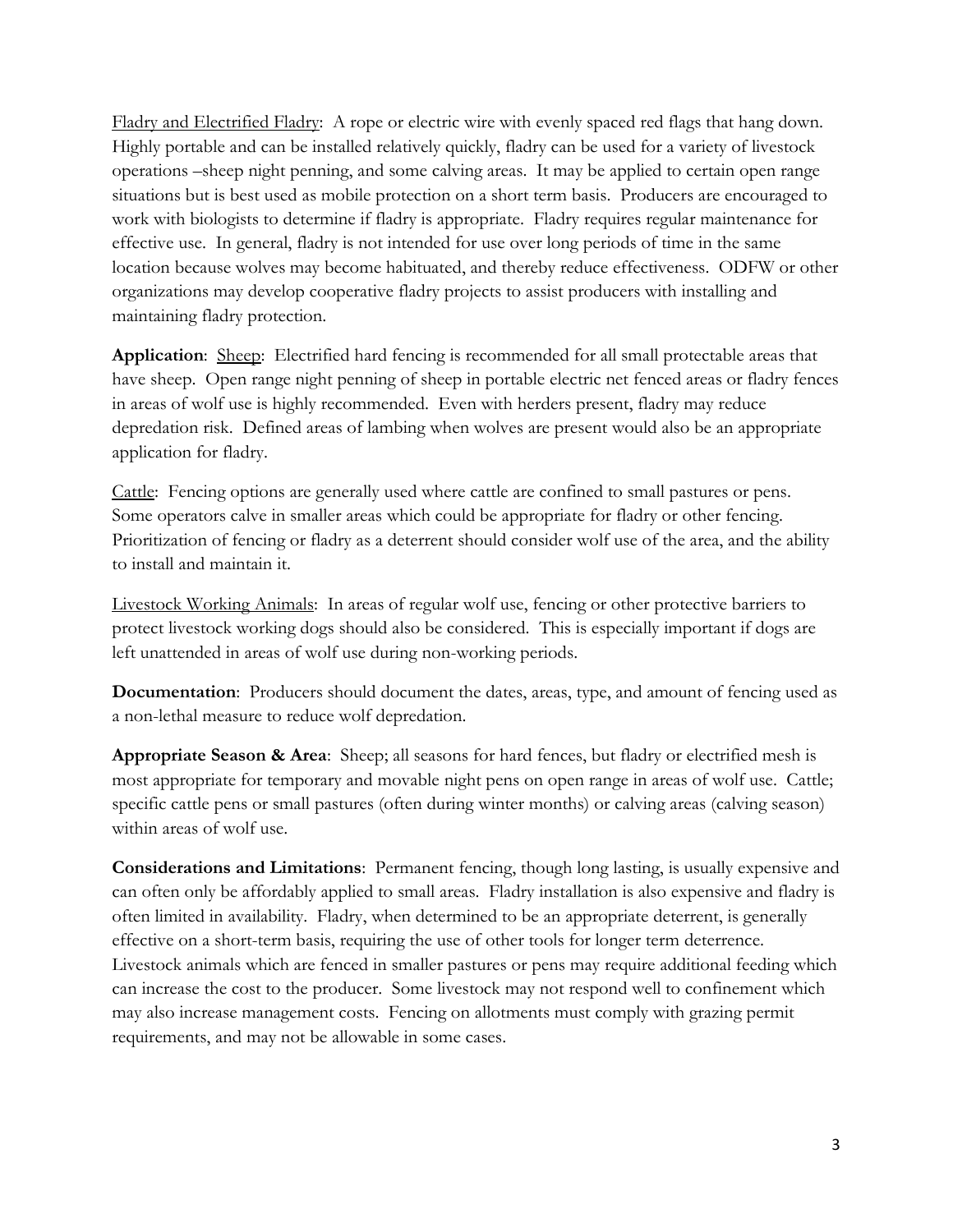#### **Human Presence as a Non-Lethal Measure**

**Description and Intent:** The underlying concept of increasing human presence as a deterrent to wolf depredation is that wolves tend to avoid humans. When human presence occurs in an area of simultaneous use by wolves and livestock, it is expected that wolves will move away and depredation will be reduced. Human presence actions are often conducted with the primary intent of reducing or deterring wolf depredation, though in some situations it may be passive or secondary to other ranching operations (e.g., all-night presence for the purpose of calving while wolves are in the area would be expected to minimize wolf-livestock conflict).

**Application**: Two approaches to using human presence as a deterrent are; 1) Regular or planned presence using range riders, hazers, herders, or other planned human guarding of livestock, and 2) Presence in response to alerts (i.e., notification by ODFW, tracks, observations of wolf activity, abnormal livestock behavior), or during susceptible depredation times (i.e., night, when wolves are known to be present in areas of livestock, etc.). Monitoring for signs of wolf activity, though not considered a non-lethal measure by itself, is important to help prioritize effective wolf-deterring human presence.

Regular or Planned Human Presence – Hazers and Range riders: Generally considered to be regular or sometimes continuous presence for the specific purpose of protecting livestock, range riders should patrol areas with wolves and livestock at hours when wolves are most active (dawn, dusk, night). The rider should use any information available to patrol in livestock areas with current wolf activity and should be equipped to actively haze wolves away from livestock when found. See below for harassment considerations. In areas of active depredation and in large areas with dispersed livestock, more than one range rider may be necessary to provide adequate protection.

Herders or other Guarding: Directly applicable to sheep operations where herding is a normal part of sheep ranching. During the daytime herders can keep the sheep bunched, this makes the sheep more protectable and helps sheep from becoming separated from the band. Herders need to be present and active at night when sheep are gathered or in bedding areas – and effectiveness is increased if a herder is working with guarding animals and/or fladry to protect sheep. Additional herders may be needed in areas of high wolf activity to specifically work at night when depredation is most likely to occur.

Human Presence – Individual Response: This is human presence which may be additional to regular ranch operation and with the intent of deterring wolf-livestock conflict if wolves are present. Human presence should be flexible in approach, but should be tailored to situations when wolves are in proximity to livestock (i.e., may not be practical or expected when wolves are known to be in another area). Presence may be conducted by patrolling during active wolf periods such as dawn and dusk, and in situations such as calving or lambing periods, may be best conducted at night when depredation is most likely to occur. It should also include monitoring and responding to information of wolf activity in areas of livestock.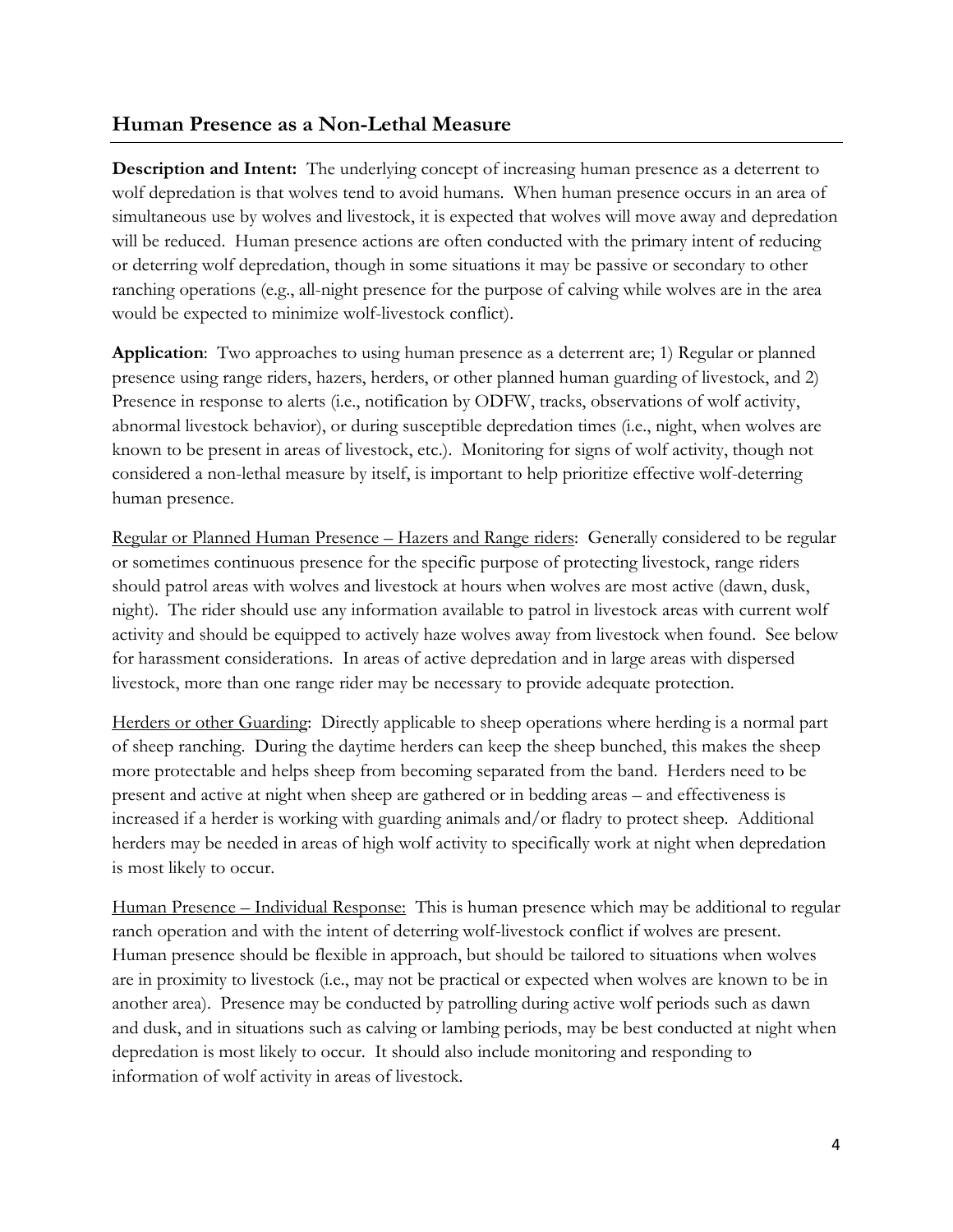In Oregon, several incidents of depredation have occurred following significant changes related to cattle and sheep bands. Specifically, the gathering and moving of livestock often creates a great deal of noise and activity that may attract wolves to the area. In addition, the herding or weaning of livestock creates stress, noise and a lack of maternal protection. In the spring calves are often put into large pastures and allotments, often before elk calves and deer fawns are born. Producers are highly encouraged to increase human presence in association with these particular activities.

Though increased human presence may not prevent all wolf-livestock conflicts, it should be conducted in a manner which would reasonably be expected to deter wolf-livestock conflict, and this would be determined based on frequency of wolf use in the area, depredation patterns (i.e., depredation around calving areas), seasonal patterns of wolf and livestock use, and in conjunction with other known presence (i.e., range rider was in area last night so producer did not go out).

**Documentation**: Producers should document activities when human presence is used. ODFW or other agency/individual presence which meets the above applicability standards should also be documented. Documentation could include, but is not limited to the following: dates, times, specific location, action taken, purpose or intent of action, and results.

**Appropriate Season and Area:** All seasons, but should be tailored to livestock areas which are being used by wolves. Lambing and calving areas and periods should especially be prioritized if wolves are known to be in the area.

**Considerations and Limitations**: Wolves can travel fast and far and may be hard to locate. With dispersed livestock grazing, range riders will need to cover as much area as possible or focus on the area where the wolves are and may not always be in the right location to protect livestock. All increased human presence activities (i.e., range riders, herders, and individual producers) should consider information of wolf activity, areas of livestock use, and recent depredation patterns to prioritize areas and times to best apply human presence. Costs associated with any kind of increased presence will have the effect of increasing production costs. Agencies and other participants should consider pooling resources to increase human presence most effectively based on the situation.

#### **Livestock Protection Dogs and Other Guarding Animals**

**Description and Intent**: Use of specific breeds of guarding dogs or other animals with intent to protect livestock from wolf depredation and alert the producer to wolf presence.

**Application**: Guard Dogs: Breeds such as Pyrenees, Anatolian, Akbash, or other established guarding breeds. Livestock protection dogs are normally used in conjunction with herded livestock such as sheep, but may be used in some situations for cattle or other livestock species. Multiple trained adult dogs are usually recommended, but may depend on the level of wolf activity in the area, size of grazing area, and behavioral characteristics of the dogs. Some guarding breeds used in the United States were selected decades ago to protect livestock from coyote predation and may not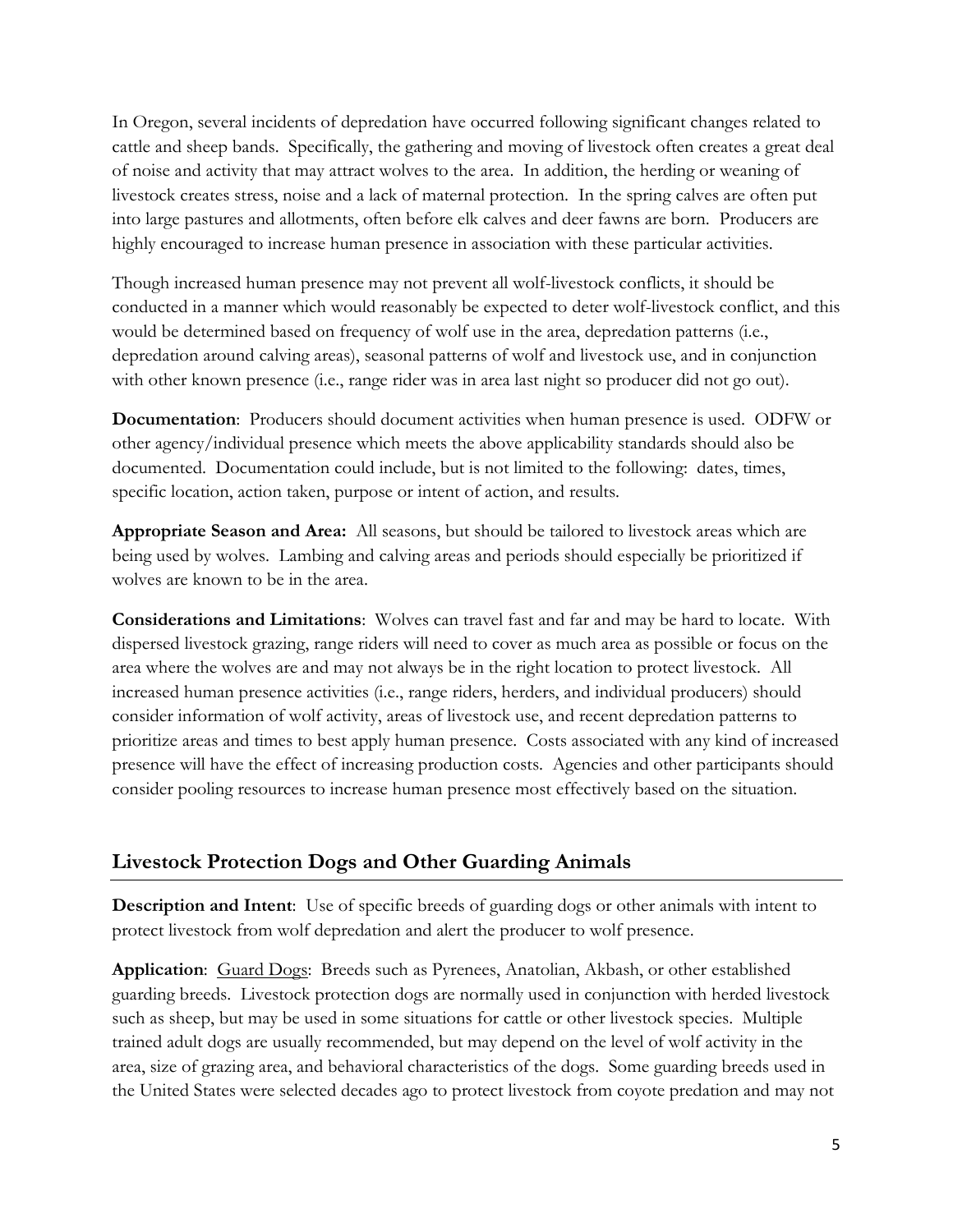be as successful at protecting livestock from wolves. Preliminary findings by the National Wildlife Research Center (NWRC), part of WS, have found additional breeds of large guarding dogs that show some promise in their ability to deter wolves. Consultation with ODFW, WS or other professionals may be necessary to evaluate the most effective guard dog strategy.

Other Animals: This may include the use of non-guarding dog breeds used to specifically alert herders of wolf presence. With this type of use, dogs must be protected from wolf attack and are only effective if followed by human presence. Other aggressive breeds of animals (i.e., donkeys, etc.) may help protect against wolves but should be considered experimental.

**Documentation:** Producers should keep records of guarding dog use including numbers of animals, dates, areas, species protected, etc. Experimental use of other guarding animals should be documented and coordinated with ODFW so that their effectiveness can be evaluated.

**Appropriate Season and Area:** All seasons, but not recommended near wolf den sites and summer pup rendezvous locations. Wolves may be more aggressive towards dogs in these areas as wolves may consider the dogs to be a threat to their young pups. If dogs are used within a few miles of these sites, additional deterrents to help protect the dogs and livestock are recommended.

**Considerations and Limitations**: Guard dogs work best in combination with human presence. The dogs can be exceedingly effective at detecting the presence of wolves near livestock, but in certain situations they may not be effective at repelling the wolves without human presence.

Guard dogs and other types of guarding animals must be appropriate for each grazing application. For example, a single guard dog in a large-area dispersed grazing situation would not be expected to provide adequate protection.

Guard animals are expensive and require specific training, care, and precautions. Producers should seek advice on the use of this method from other professionals or producers with experience using these animals.

## **Alarm or Scare Devices**

**Description and Intent:** This includes any combination of alarm system with lights and/or loud sounds which are used for the purpose of scaring wolves from areas of livestock. Primarily used for protection of defined/enclosed areas or small pastures, but in certain situations may be used to deter wolves from using a more general area (esp. calving pastures).

**Application:** Radio-Activated-Guard (RAG) Devices: These are scare devices which are triggered by the signal from an approaching radio-collared wolf. When activated they emit strobe light flashes and varying loud sounds designed to deter the wolf. RAG devices can also be used as an alarm device to alert a producer that radio-collared wolves are in the area. RAG devices may be available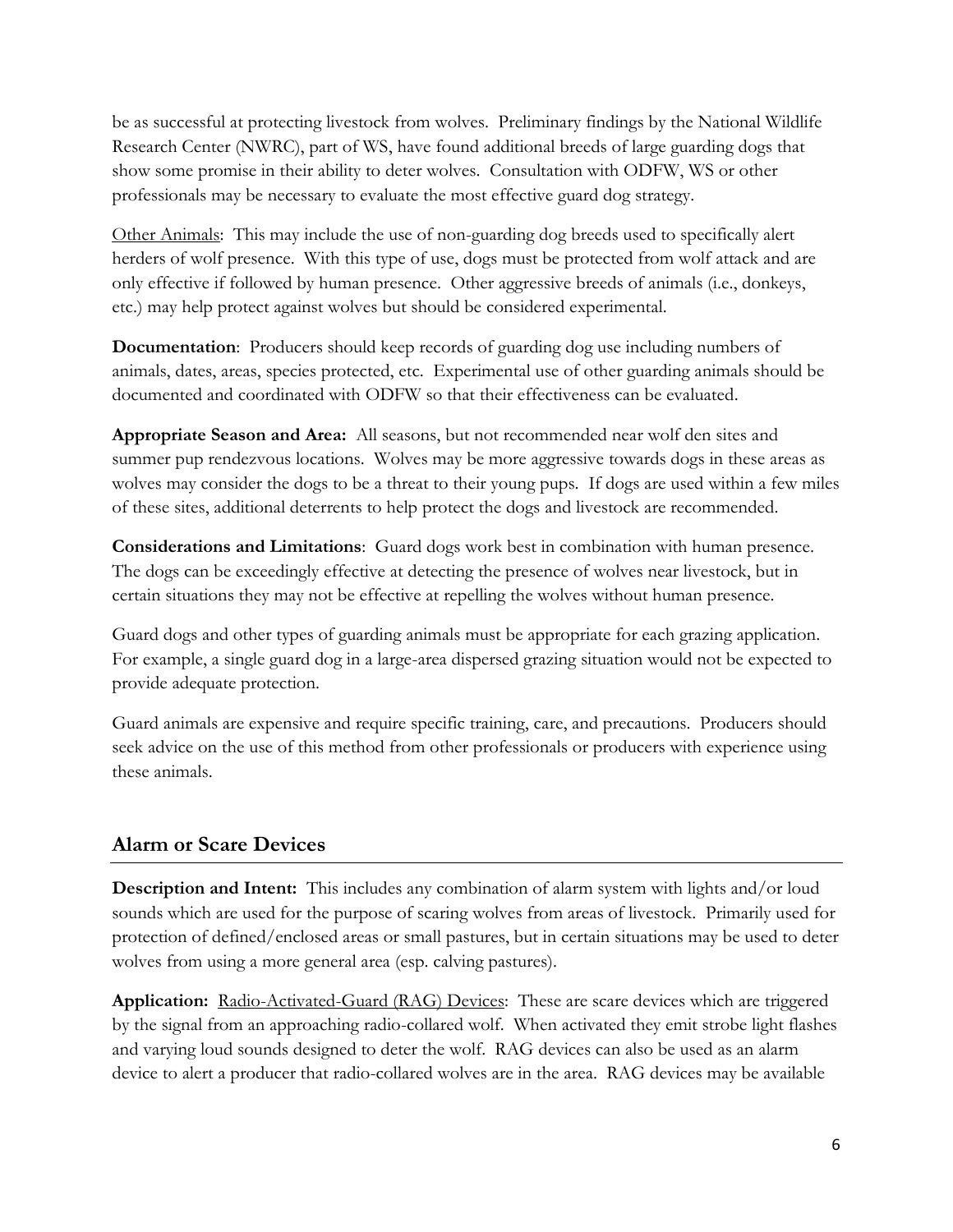through ODFW or other organizations. Coordinate with ODFW for information on placement and use.

Other Light and Sound Making Devices: These may be warranted in situations similar to above but where wolves are uncollared and could include a variety of lighting devices (e.g., Fox Lights), radios, music players, etc. Varying the sounds and frequently changing positions of the device will increase effectiveness and reduce the chance that wolves become habituated. Techniques such as lighted pastures or pens may be considered experimental (depending on situation) and should be coordinated through ODFW to determine if applicable.

**Documentation:** Producers should track use of devices, dates, times, locations, etc. In addition, proper function and effects of devices (on wolves) should be monitored and documented.

**Appropriate Season and Area:** Any season, but generally not expected to be effective in large areas, or areas with widely dispersed livestock.

**Considerations and Limitations**: RAG devices require the presence of a radio-collared wolf to activate. Depredation may occur by uncollared wolves, since wolf packs do not always travel together, even in the presence of a properly functioning device.

Scare devices are generally only effective for short-term use in small areas. Wolves can easily become habituated to any type of fixed scare device, and devices should be varied by moving or changing the response.

## **Hazing or Harassment of Wolves**

**Description and Intent:** This is direct harassment of wolves with the intent to use human actions to actively scare wolves away from livestock and may include loud noises (e.g., air horns), firing shots in the air, spotlights or other confrontation with wolves.

**Application**: There are two types of harassment recognized by Oregon Administrative Rule; noninjurious and non-lethal injurious.

Non-Injurious Harassment: This is harassment which does not cause bodily harm to a wolf. It is allowed without a permit for livestock producers, agents, or grazing permittees on land they own or lawfully occupy and is encouraged any time wolves are observed testing, chasing or in close proximity to livestock. To qualify as non-injurious harassment a person must encounter the wolves unintentionally (pursuit is not allowed without a permit).

Non-lethal Injurious Harassment: This is harassment which may result in injury (not death) to a wolf. Injurious harassment may entail the same actions as above but wolves may also be intentionally pursued or chased. In addition, the use of non-lethal ammunition (rubber bullets, cracker shells, beanbag shells, etc.) may be used.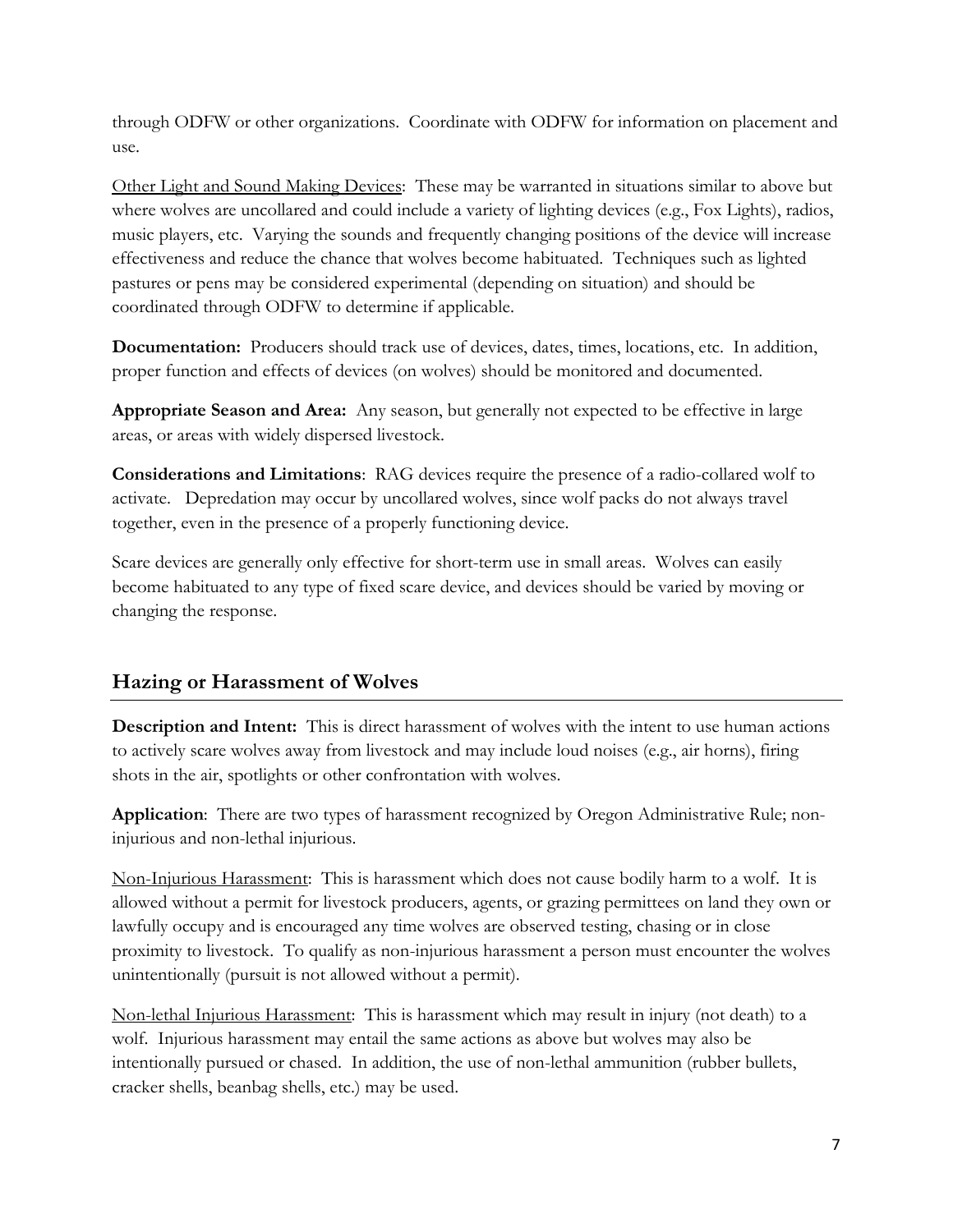West of Hwys 395/78/95, all injurious harassment is regulated by the USFWS. East of Hwys 395/78/95 ODFW regulates injurious harassment under OAR 635-110-0200 as follows. Injurious harassment is allowed without a permit on private land by livestock producers on land they own or lawfully occupy as long as no identified circumstance exists that attracts wolf-livestock conflict. If ODFW confirms wolf depredation on livestock or other wolf-livestock conflict and if no identified circumstances exist, injurious harassment is allowed by permit on public land by grazing permittees under valid grazing allotments.

**Documentation:** Any type of harassment of wolves must be reported to ODFW within 48 hours. All types of harassment or actions taken with intent to harass (e.g., wolves were seen in pasture of cows and producer drove out to haze them off …) should be documented. Record dates, times, location, actions taken, and results of actions.

**Appropriate Season and Area:** All seasons or situations when wolves are testing, chasing or in close proximity to livestock. ODFW will consider the location of known den sites when permitting injurious harassment on public land.

**Considerations and Limitations:** Producers should coordinate with ODFW to determine if injurious harassment is an option. It is challenging to locate wolves in order to haze. Some types of hazing tools may not be appropriate in some seasons.

## **Livestock Management/Husbandry Changes**

**Description and Intent:** These are husbandry actions taken specifically to help avoid wolflivestock conflicts. Actions taken may be tailored to each ranching situation and thus, not all actions used will be appropriate for all. Management actions may include but are not limited to switching or changing pasture use to avoid areas of wolf activity, night feeding, calving season changes, changing herd structure, and possibly others. Actions should be considered individually for each producer and in some cases may be experimental.

**Application**: Changing pastures or grazing sites to avoid wolf use areas may be an option when wolf use data or recent depredation indicates area-specific problems. This may be most applicable when wolves show seasonal use of a particular area.

Some changes to herd structure may minimize conflict. Producers may choose to put cows with small calves and weaned calves in more protectable situations or areas that have less wolf use, and dry cows, cows with larger calves, and ewe only bands in areas that have documented more wolf use.

When practical, producers may choose to wait to put calves in forested pastures and allotments until after the elk and deer have produced their young for the year, greatly increasing the wolf's natural food sources.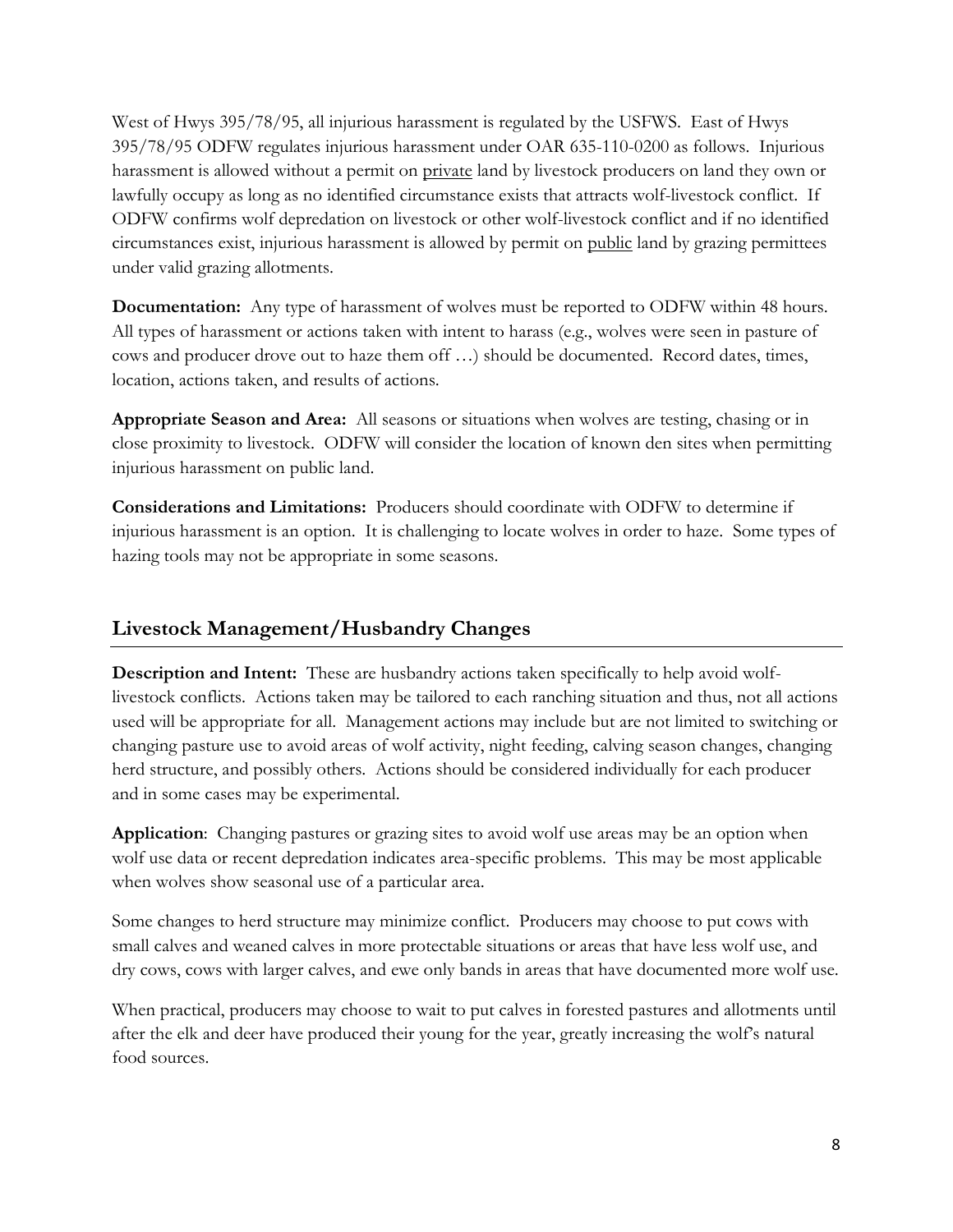Evening feeding can have the effect of bunching cows and calves into a common area where they would be less vulnerable to night predation. Evening feeding may also affect birthing times of livestock (some animals do not give birth while their stomach is full).

Livestock operations are at increased risk during the calving and lambing seasons. Several management actions may reduce risk to young livestock. Calving and lambing in more protectable situations can reduce loss from wolves and other causes versus calving in large forested pastures or open range allotments. Birthing earlier to have larger calves on allotments and reducing the length of the calving period have appeared to be effective for some producers.

Low-stress livestock handling is a technique developed for working with cattle to efficiently move or handle cattle while minimizing animal stress. Traditional livestock handling can be stressful to cattle, which may lead to poor animal health, less efficient movement, and creates noise when calves are separated from their cows. Wolves in the area can be attracted to the noise and vulnerable calves. One of the main features of low-stress livestock handling is creating herd movement through the least amount of energy and pressure as necessary. With respect to predation risk, low-stress livestock handling offers several benefits. First, cattle moved in this manner are more likely to remain in a herd and cows are less likely to be separated from their calves. Calves that remain with their mothers and cattle standing their ground in a herd are less vulnerable to predation. Secondly, cattle placed through low-stress livestock handling are less likely to scatter after being moved, allowing the producer to place the cattle in an appropriate area and be more confident that the herd will remain there even in the producer's absence.

Techniques such as adjusting birthing seasons or shifting to more protective or aggressive breeds are typically long-term changes and may not be appropriate to solve immediate depredation situations. The purpose here is to encourage producers to explore options to better protect herds and to coordinate those efforts with ODFW so that all may continue to develop workable solutions.

**Documentation:** Producers should track and document changes in herd management practices and coordinate closely with ODFW on how a particular husbandry practice may reduce wolf depredation.

**Appropriate Season and Area:** All seasons and areas. However, practices associated with birthing livestock or management of newborn/young livestock should receive priority.

**Considerations and Limitations:** The effects of any particular action may be unknown in some cases and will be dependent on many factors. In some cases a practice may be experimental and close communication between producers and ODFW (for the purpose of reducing risk of wolf predation) will be important.

There may be increased production costs associated with alternative practices used to reduce wolf risk. Producers are encouraged to coordinate with ODFW and local Compensation Committees to determine resources available for implementing any changes.